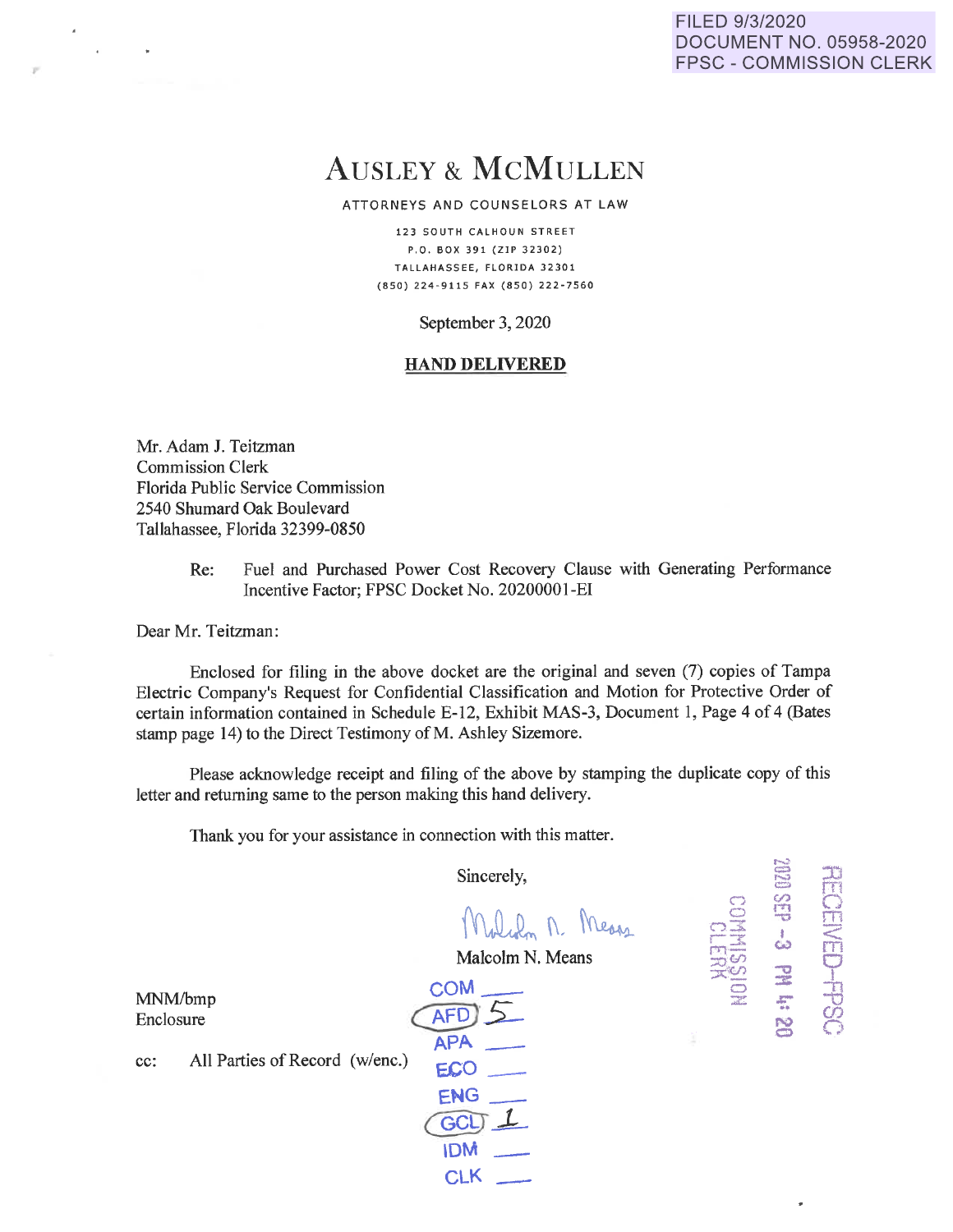#### BEFORE THE FLORIDA PUBLIC SERVICE COMMISSION

) ) ) )

In re: Fuel and Purchased Power Cost Recovery Clause and Generating Performance Incentive Factor.  $\qquad \qquad$ 

DOCKET NO.: 20200001-EJ

FILED: September 3, 2020

# **TAMPA ELECTRIC COMPANY'S REQUEST FOR CONFIDENTIAL CLASSIFICATION AND MOTION FOR TEMPORARY PROTECTIVE ORDER**

Tampa Electric Company ("Tampa Electric" or ''the company"), pursuant to Section 366.093, Florida Statutes, and Rule 25-22.006, Florida Administrative Code, hereby request confidential classification of the yellow highlighted information contained in the following described document(s) ("the Document(s)") stamped "CONFIDENTIAL" and all information that is or may be printed on yellow paper stock stamped "CONFIDENTIAL" within the Document(s), all of said confidential information being hereinafter referred to as "Confidential Information."

#### **Description of the Document(s)**

 $\ddot{\phantom{a}}$ 

Schedule E12, Document 1 to the Direct Testimony of M. Ashley Sizemore (Bates Stamp page 14), a single copy of which is being simultaneously filed with the Commission on a confidential basis under a separate transmittal letter. Bates Stamp page 14 contains certain information ("Confidential Information") highlighted in yellow. In support of this request, the company states:

1. Subsection 366.093(1), Florida Statutes, provides that any records "found by the Commission to be propriety confidential business information shall be kept confidential and shall be exempt from s. 119.07(1), Florida Statutes [requiring disclosure under the Public Records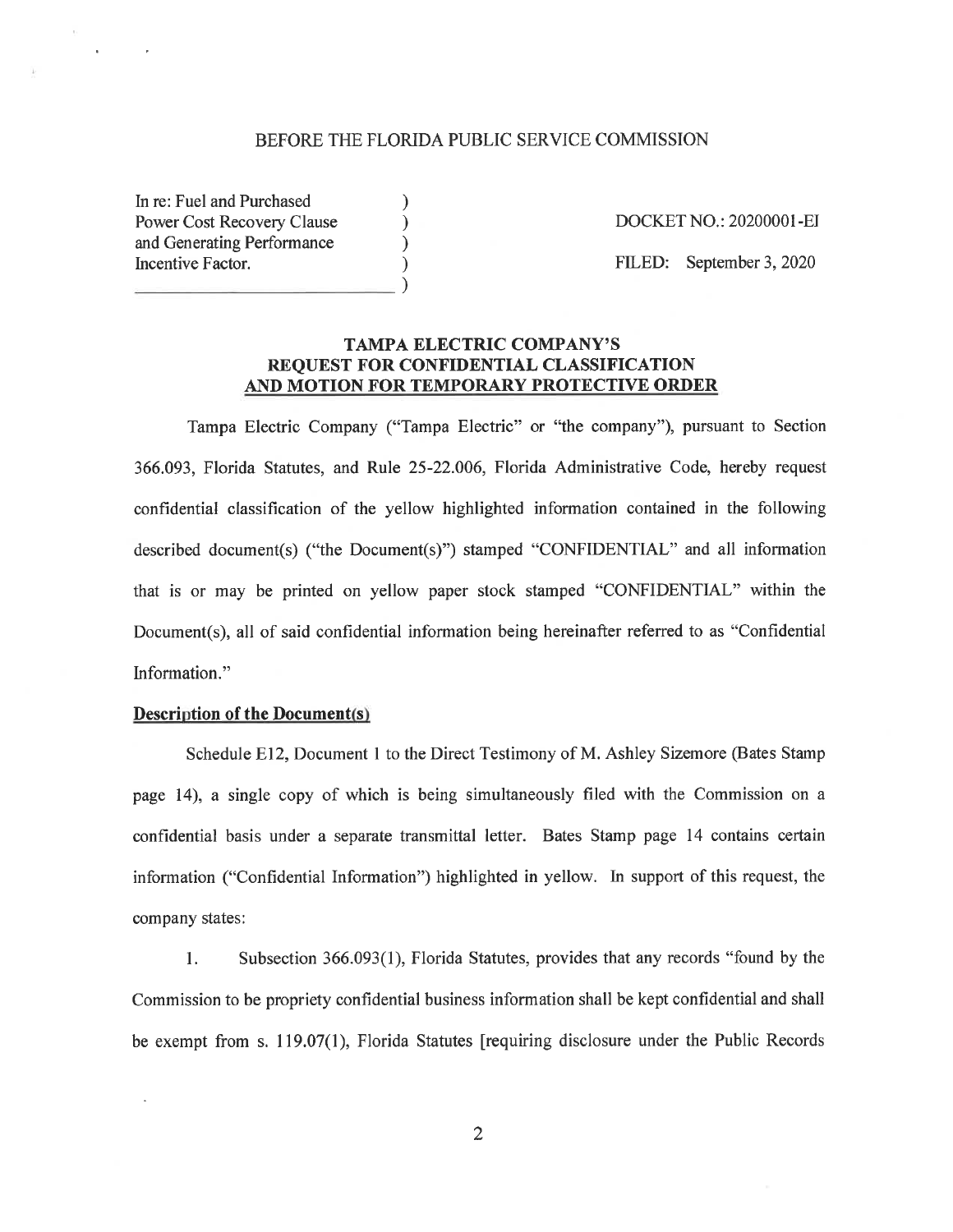Act]." Proprietary confidential business information includes, but is not limited to "[i]nformation concerning ... contractual data, the disclosure of which would impair the efforts of the public utility or its affiliates to contract for goods or services on favorable terms." Subsection 366.093(3)(d), Florida Statutes. Proprietary confidential business information also includes "[i]information relating to competitive interests, the disclosure of which would impair the competitive business of the provider of the information." Section 366.093(3)(e), Florida Statutes. The Confidential Information that is the subject of this request and motion falls within the statutory categories and, thus, constitutes propriety confidential business information entitled to protection under Section 366.093, Florida Statutes, and Rule 25-22.006, Florida Administrative Code.

i·

 $\epsilon$ 

 $\bar{1}$ 

2. Attached hereto as Exhibit "A" is a justification for confidential treatment of the Confidential Information contained in the Document(s).

3. Attached hereto as Exhibit "B" is a notification that public versions of the abovedescribed document is being filed this date with the Commission electronically.

4. The Confidential Information contained in the above-described document(s) is intended to be and is treated by Tampa Electric as private and has not been publicly disclosed.

5. For the same reasons set forth herein in support of its request for confidential classification, Tampa Electric also moves the Commission for entry of a temporary protective order pursuant to Rule 25-22.006(6)(c), Florida Administrative Code, protecting the Confidential Information from public disclosure.

3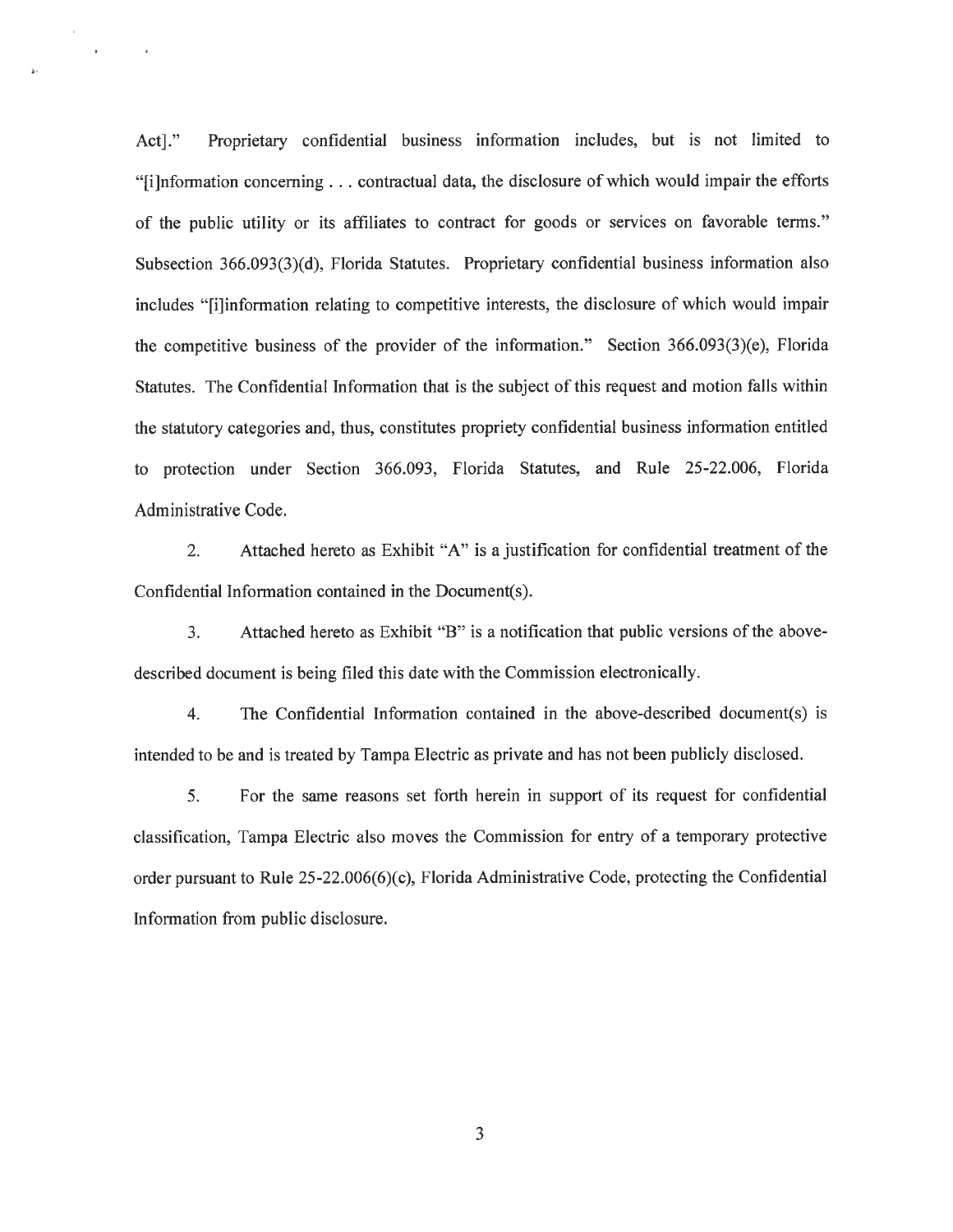#### **Requested Duration of Confidential Classification**

 $\epsilon$ 

6. Tampa Electric requests that the Confidential Information be treated by the Commission as confidential proprietary business information for at least the 18 month period prescribed in Rule 25-22.006(9)(a), Florida Administrative Code. If, and to the extent that the company is in need of confidential classification of the Confidential Information beyond the 18 month period set forth in the Commission rule, the justification and grounds for such extended confidential treatment are set forth in Exhibit "C" to this request and motion.

WHEREFORE, Tampa Electric Company respectfully requests that the Confidential Information that is the subject of this request and motion be accorded confidential classification for the reasons set forth herein and for a minimum period of 18 months, subject to any request for a longer period of confidential classification as may be set forth in Exhibit "C" to this request and motion. The company further moves for the entry of a temporary protective order pursuant to Rule 25-22.006(6)(c), Florida Administrative Code, protecting the Confidential Information from public disclosure.

DATED this 3rd day of September 2020.

Respectfully submitted,

Weden M. Means

JAMES D. BEASLEY  $j$ beasley@ausley.com J. JEFFRY WAHLEN  $jwahlen@ausley.com$ MALCOLM N. MEANS mmeans@ausley.com Ausley McMullen Post Office Box 391 Tallahassee, Florida 32302 (850) 224-9115 ATTORNEYS FOR TAMPA ELECTRIC COMPANY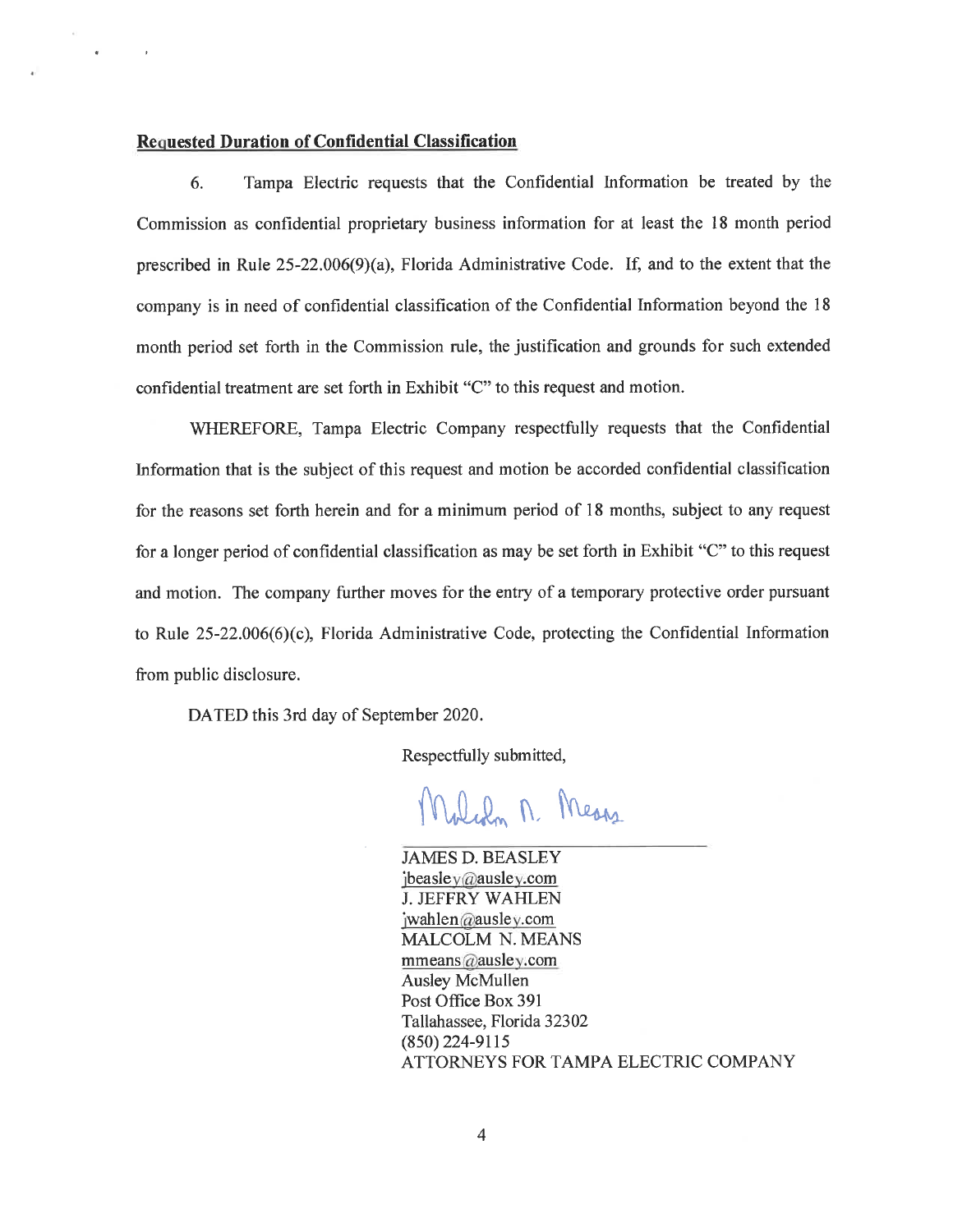#### **CERTIFICATE OF SERVICE**

I HEREBY CERTIFY that a true and correct copy of the foregoing Request for Confidential Classification and Motion for Temporary Protective Order, filed on behalf of Tampa Electric Company, has been served by electronic mail on this 3rd day of September 2020, to the following:

Ms. Suzanne Brownless Office of the General Counsel Florida Public Service Commission 2540 Shumard Oak Boulevard Tallahassee, FL 32399-0850 sbrownle@psc.state.fl.us

 $\mathbf{a} = \mathbf{a} \times \mathbf{a}$ 

 $\mathbf{F}$ 

Ms. Patricia A. Christensen Mr. J. R. Kelly Thomas A. (Tad) David Mireille Fall-Fry Stephanie A. Morse Charles J. Rehwinkel Office of Public Counsel 111 West Madison Street-Room 812 Tallahassee, FL 32399-1400 christensen.patty@leg.state.fl.us kelly.jr@leg.state.fl.us david.tad@leg.state.fl.us fall-fry .mireille@leg.state,fl.us morse.stephanie@leg.state.fl.us rehwinkel.charles@leg.state.fl.us

Ms. Dianne M. Triplett Duke Energy Florida 299 First Avenue North St. Petersburg, FL 33701 Dianne.triplett@duke-energy.com FLRegulatoryLegal@duke-energy.com

Mr. Matthew R. Bernier Senior Counsel Duke Energy Florida 106 East College A venue, Suite 800 Tallahassee, FL 32301-7740 Matthew. bernier@duke-energy.com

Ms. Beth Keating Gunster, Yoakley & Stewart, P.A. 215 S. Monroe St., Suite 601 Tallahassee, FL 32301 bkeating@gunster.com

Maria Moncada David M. Lee Florida Power & Light Company 700 Universe Boulevard Juno Beach, FL 33408-0420 maria.moncada@fpl.com david.Iee@fpl.com

Mr. Kenneth Hoffman Vice President, Regulatory Relations Florida Power & Light Company 215 South Monroe Street, Suite 810 Tallahassee, FL 32301-1859 ken.hoffman@fpl.com

Mr. Mike Cassel Regulatory and Governmental Affairs Florida Public Utilities Company Florida Division of Chesapeake Utilities Corp. 1750 SW 14th Street, Suite 200 Fernandina Beach, FL 32034 mcassel@fpuc.com

Mr. Russell A. Badders Vice President & Associate General Counsel Gulf Power Company One Energy Place Pensacola FL 32520 russell.badders@nexteranergy.com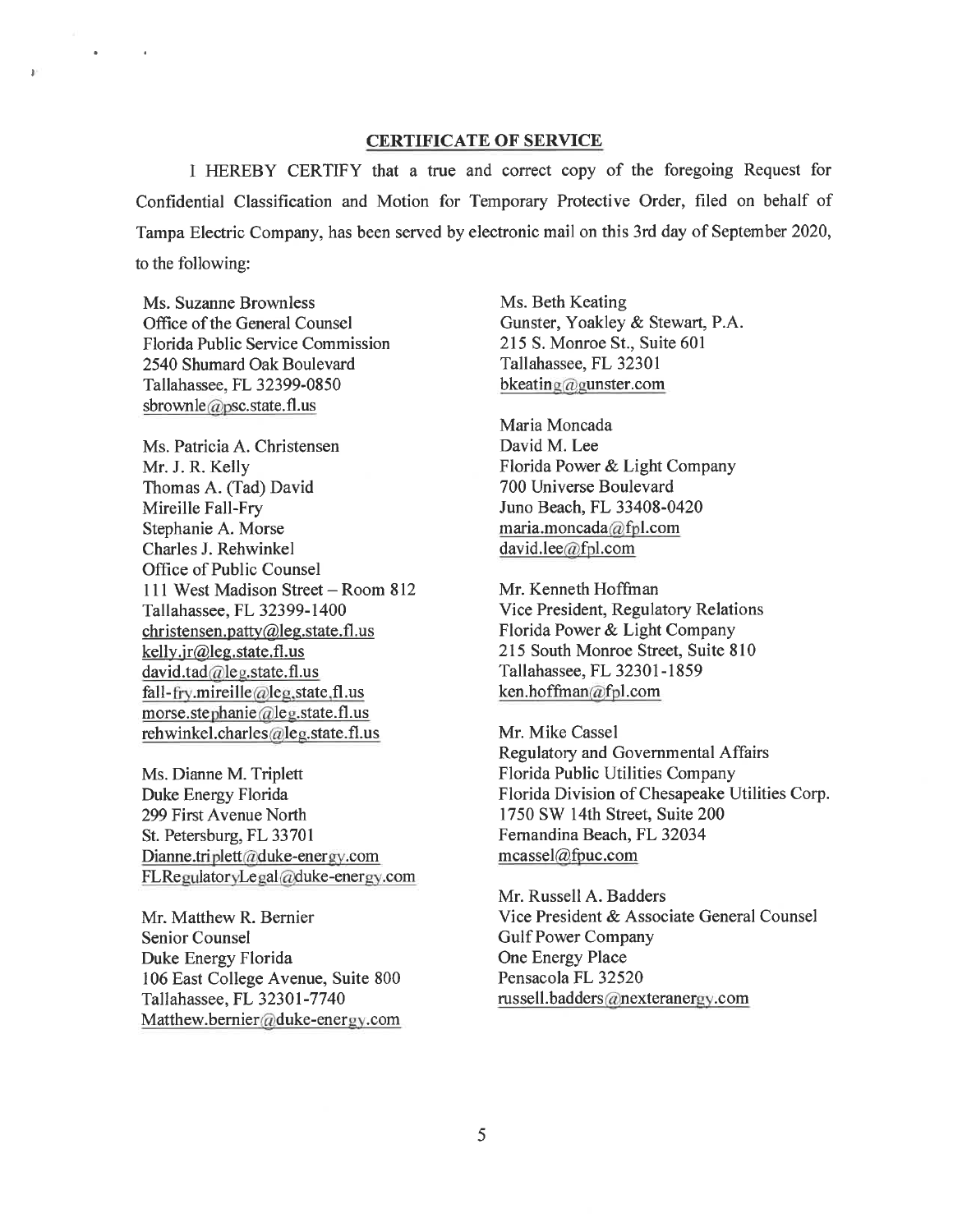Mr. Jon C Moyle, Jr. Moyle Law Firm 118 North Gadsden Street Tallahassee, FL 32301 imoyle@moylelaw.com

 $\omega_{\rm{max}}$ 

 $\bar{\mathbf{r}}$ 

Mr. Robert Scheffel Wright Mr. John T. La Via, III Gardner, Bist, Wiener, Wadsworth, Bowden, Bush, Dee, La Via & Wright, P.A. 1300 Thomaswood Drive Tallahassee, FL 32308 Schef@gbwlegal.com Jlavia@gbwlegal.com

Mr. Steven R. Griffin Beggs & Lane P.O. Box 12950 Pensacola FL 32591 srg@beggslane.com

Mr. James W. Brew Ms. Laura W. Baker Stone Mattheis Xenopoulos & Brew, PC 1025 Thomas Jefferson Street, NW Eighth Floor, West Tower Washington, D.C. 20007-5201 jbrew@smxblaw.com lwb@smxblaw.com

Malch M. Means

**ATTORNEY**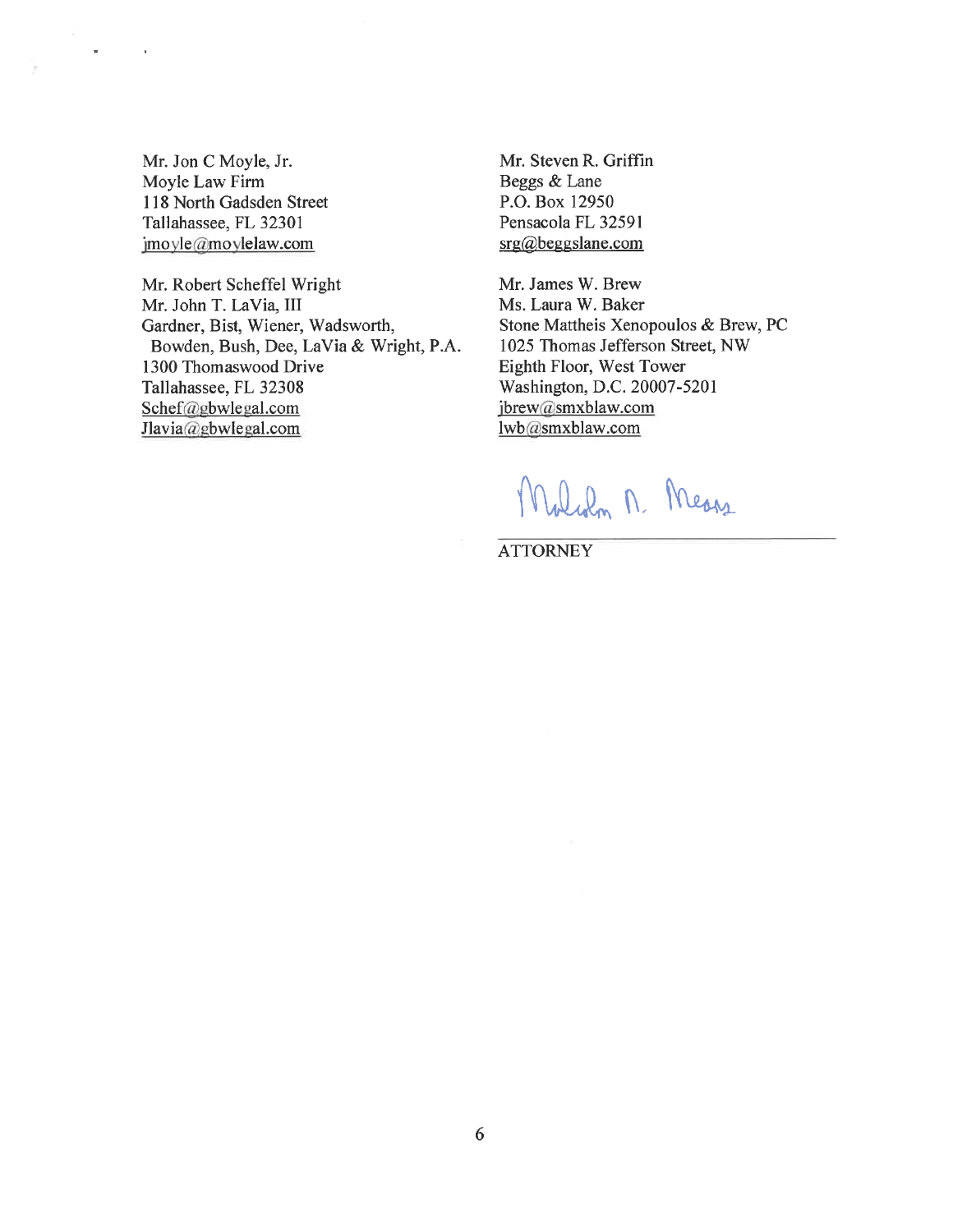# **JUSTIFICATION FOR CONFIDENTIAL TREATMENT OF HIGHLIGHTED PORTIONS OF TAMPA ELECTRIC'S WITNESS M. ASHLEY SIZEMORE'S TESTIMONY (FILED SEPTEMBER 3, 2020)**

 $\epsilon$ 

| Page Nos.                             | Line Nos.             | <b>Detailed Description</b> | Rationale |
|---------------------------------------|-----------------------|-----------------------------|-----------|
| Schedule E12<br>(Bates stamp page 14) | All highlighted lines | All highlighted information | (1)       |

(1) The Confidential Information shows estimated purchase amounts pursuant to confidential contracts negotiated by and between Tampa Electric Company and certain energy providers. As such, the information in question is information concerning bids or other contractual data the disclosure of which would impair the efforts of Tampa Electric to contract for goods and services on favorable terms. It is also information relating to competitive interests the disclosure of which would impair the competitive business of Tampa Electric. The Confidential Information falls within the above statutory categories and, thus, constitutes proprietary confidential business information entitled to protection under Section 366.093 and Rule 25-22.006.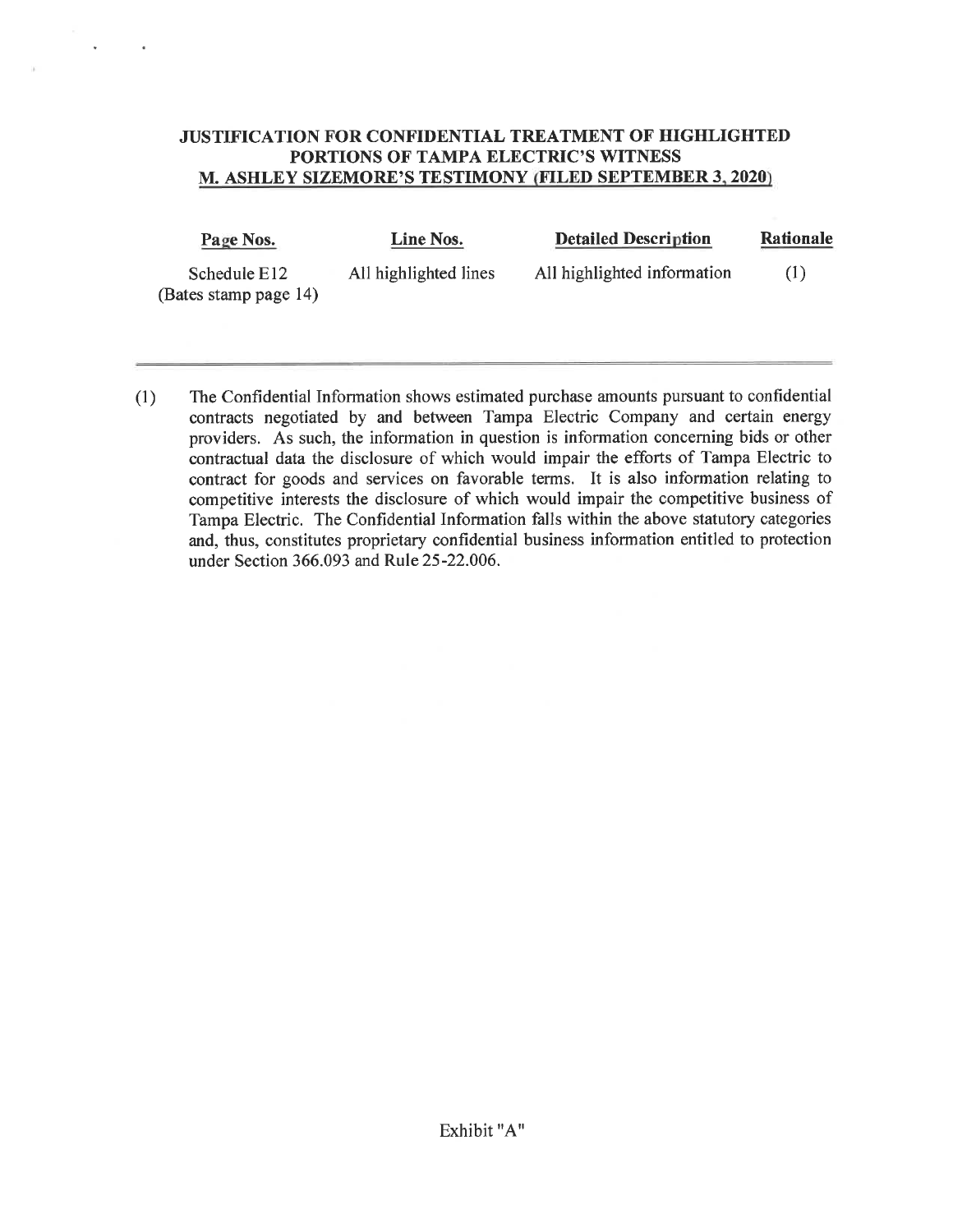# **PUBLIC VERSION(S) OF THE DOCUMENT(S)**

Attached hereto (unless previously filed as may be noted below) are two public versions of the Document(s) with the Confidential Information redacted.

Public Version(s) of the Document(s) attached

*I* 

Public Version(s) of the Document(s) in question are being separately filed this date electronically  $X$ 

 $\sim 0.01$  .